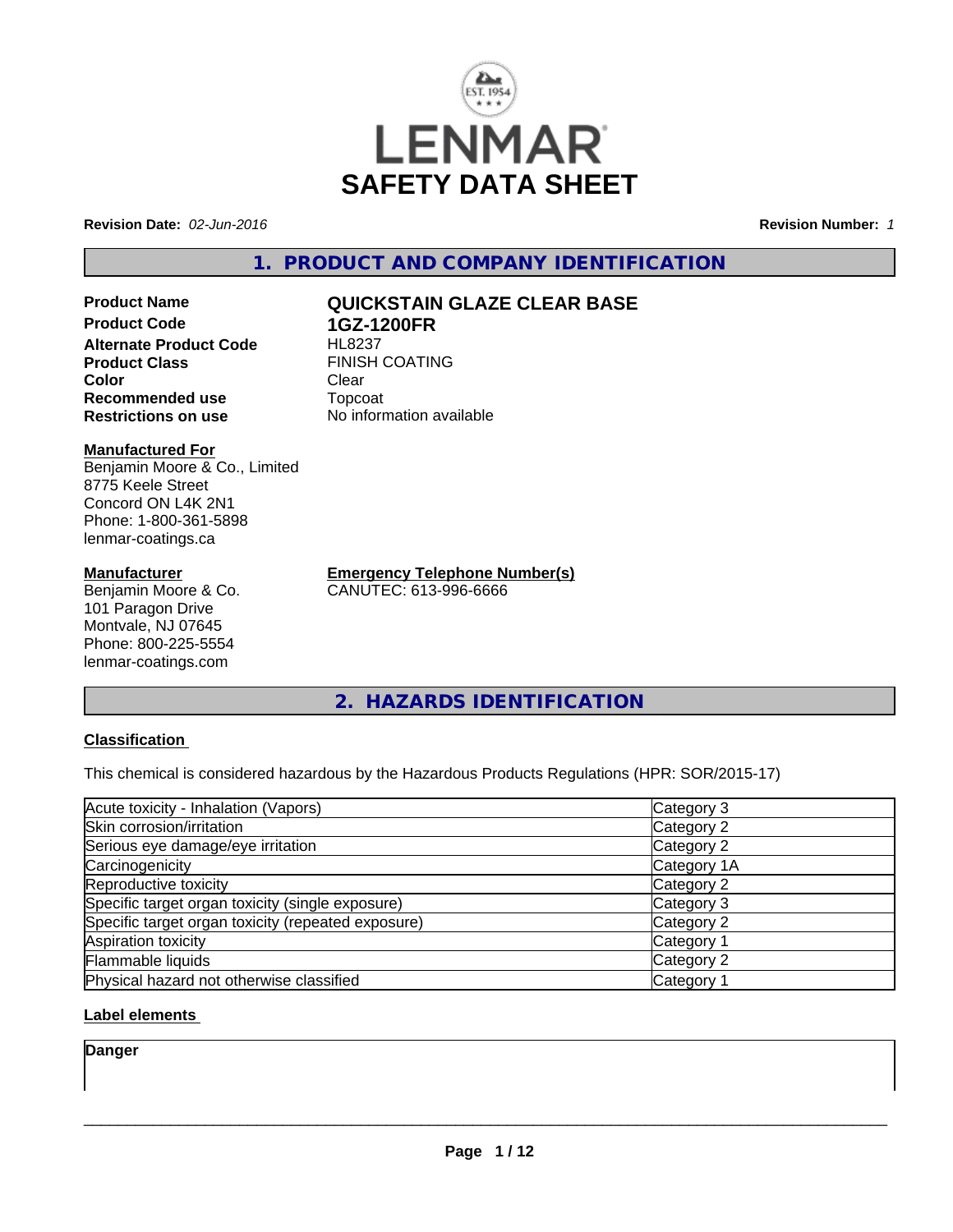#### **Hazard statements**

Toxic if inhaled Causes skin irritation Causes serious eye irritation May cause cancer Suspected of damaging fertility or the unborn child May cause drowsiness or dizziness May cause damage to organs through prolonged or repeated exposure May be fatal if swallowed and enters airways Highly flammable liquid and vapor Risk of spontaneous combustion



**Appearance** liquid **Odor** solvent

#### **Precautionary Statements - Prevention**

Obtain special instructions before use

Do not handle until all safety precautions have been read and understood

Use personal protective equipment as required

Use only outdoors or in a well-ventilated area

Wash face, hands and any exposed skin thoroughly after handling

Wear eye/face protection

Do not breathe dust/fume/mist/vapors/spray

Keep away from heat/sparks/open flames/hot surfaces, no smoking

Keep container tightly closed

Ground/bond container and receiving equipment

Use explosion-proof electrical/ventilating/lighting/equipment

Use only non-sparking tools

Take precautionary measures against static discharge

Keep cool

Immediately after use, place rags, steel wool or waste used with this product in a sealed water-filled metal container or lay flat to dry.

 $\overline{\phantom{a}}$  ,  $\overline{\phantom{a}}$  ,  $\overline{\phantom{a}}$  ,  $\overline{\phantom{a}}$  ,  $\overline{\phantom{a}}$  ,  $\overline{\phantom{a}}$  ,  $\overline{\phantom{a}}$  ,  $\overline{\phantom{a}}$  ,  $\overline{\phantom{a}}$  ,  $\overline{\phantom{a}}$  ,  $\overline{\phantom{a}}$  ,  $\overline{\phantom{a}}$  ,  $\overline{\phantom{a}}$  ,  $\overline{\phantom{a}}$  ,  $\overline{\phantom{a}}$  ,  $\overline{\phantom{a}}$ 

#### **Precautionary Statements - Response**

If exposed or concerned get medical attention

**Eyes**

If in eyes rinse cautiously with water for several minutes. Remove contact lenses, if present and easy to do. Continue rinsing

If eye irritation persists get medical attention

#### **Skin**

If skin irritation occurs get medical attention

If on skin (or hair) take off immediately all contaminated clothing. Rinse skin with water

Wash contaminated clothing before reuse

#### **Inhalation**

If inhaled remove victim to fresh air and keep at rest in a position comfortable for breathing

Call a POISON CENTER or physician

#### **Ingestion**

If swallowed immediately call a POISON CENTER or physician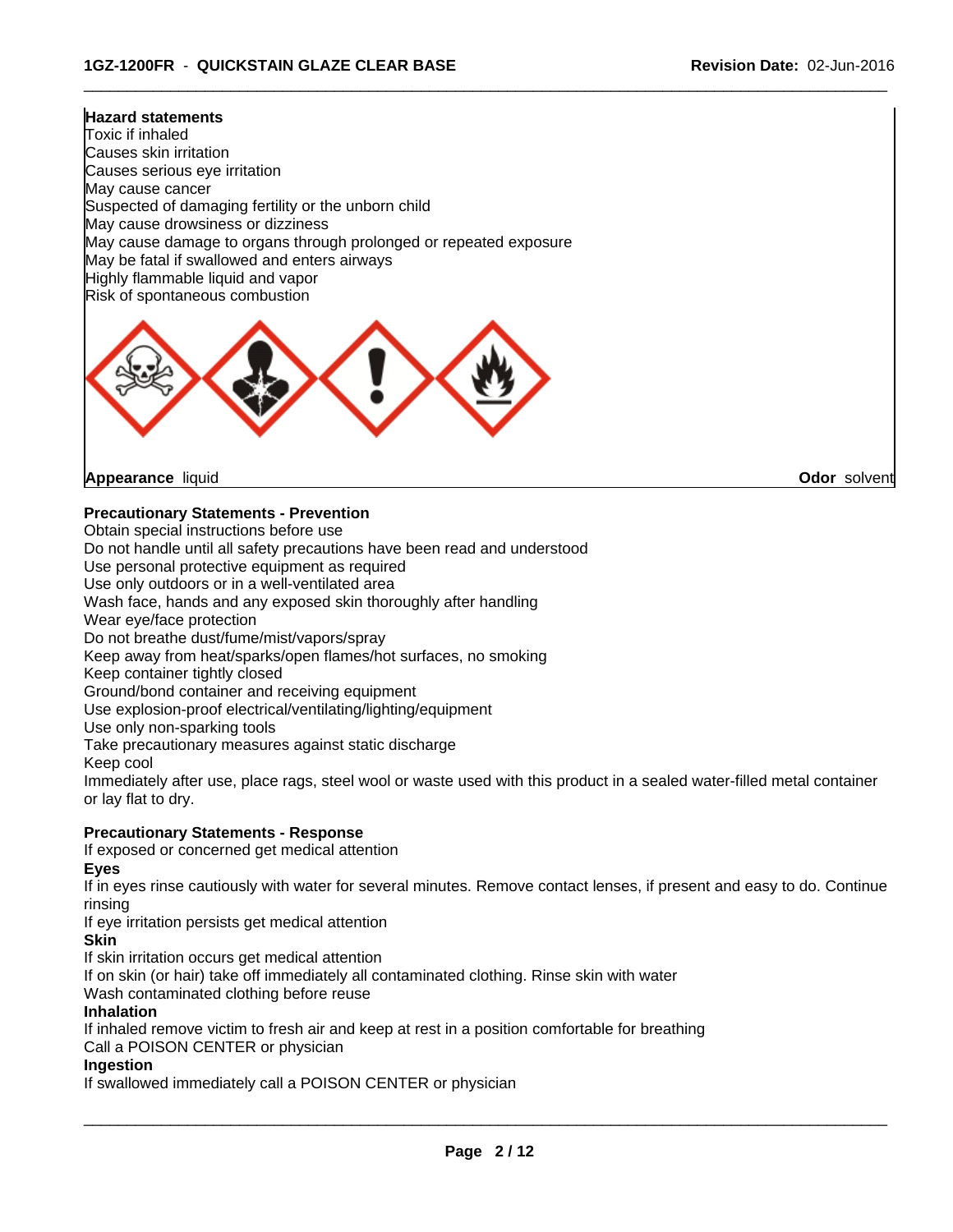#### Do NOT induce vomiting **Fire**

In case of fire use CO2, dry chemical, or foam for extinction

#### **Precautionary Statements - Storage**

Store locked up Store in a well-ventilated place. Keep container tightly closed

#### **Precautionary Statements - Disposal**

Dispose of contents/container to an approved waste disposal plant

Materials such as rags used with this product may begin to burn by themselves. After use, put rags in water or lay flat to dry, then discard.

 $\overline{\phantom{a}}$  ,  $\overline{\phantom{a}}$  ,  $\overline{\phantom{a}}$  ,  $\overline{\phantom{a}}$  ,  $\overline{\phantom{a}}$  ,  $\overline{\phantom{a}}$  ,  $\overline{\phantom{a}}$  ,  $\overline{\phantom{a}}$  ,  $\overline{\phantom{a}}$  ,  $\overline{\phantom{a}}$  ,  $\overline{\phantom{a}}$  ,  $\overline{\phantom{a}}$  ,  $\overline{\phantom{a}}$  ,  $\overline{\phantom{a}}$  ,  $\overline{\phantom{a}}$  ,  $\overline{\phantom{a}}$ 

#### **Other information**

No information available

#### **3. COMPOSITION INFORMATION ON COMPONENTS**

| <b>Chemical Name</b> | <b>CAS-No</b> | Weight % (max) |
|----------------------|---------------|----------------|
| Heptane              | 142-82-5      | 15 - 40%       |
| VM&P naphtha         | 64742-89-8    | $10 - 30%$     |
| Talc                 | 14807-96-6    | $10 - 30%$     |
| n-Butyl acetate      | 123-86-4      | 7 - 13%        |
| Octane               | 111-65-9      | $-5\%$         |
| Ethanol              | 64-17-5       | - 5%           |
| Silica, crystalline  | 14808-60-7    | $0.1 - 0.25%$  |

#### **4. FIRST AID MEASURES**

| <b>General Advice</b>                  | If symptoms persist, call a physician. Show this safety data<br>sheet to the doctor in attendance.                                                                                                                         |  |
|----------------------------------------|----------------------------------------------------------------------------------------------------------------------------------------------------------------------------------------------------------------------------|--|
| <b>Eye Contact</b>                     | Immediately flush with plenty of water. After initial flushing,<br>remove any contact lenses and continue flushing for at<br>least 15 minutes. Keep eye wide open while rinsing. If<br>symptoms persist, call a physician. |  |
| <b>Skin Contact</b>                    | Wash off immediately with soap and plenty of water<br>removing all contaminated clothes and shoes. If skin<br>irritation persists, call a physician.                                                                       |  |
| <b>Inhalation</b>                      | Move to fresh air. If symptoms persist, call a physician.<br>If not breathing, give artificial respiration. Call a physician<br>immediately.                                                                               |  |
| Ingestion                              | Clean mouth with water and afterwards drink plenty of<br>water. Do not induce vomiting without medical advice.<br>Never give anything by mouth to an unconscious person.<br>Consult a physician.                           |  |
| <b>Protection Of First-Aiders</b>      | Use personal protective equipment.                                                                                                                                                                                         |  |
| <b>Most Important Symptoms/Effects</b> | No information available.                                                                                                                                                                                                  |  |
|                                        |                                                                                                                                                                                                                            |  |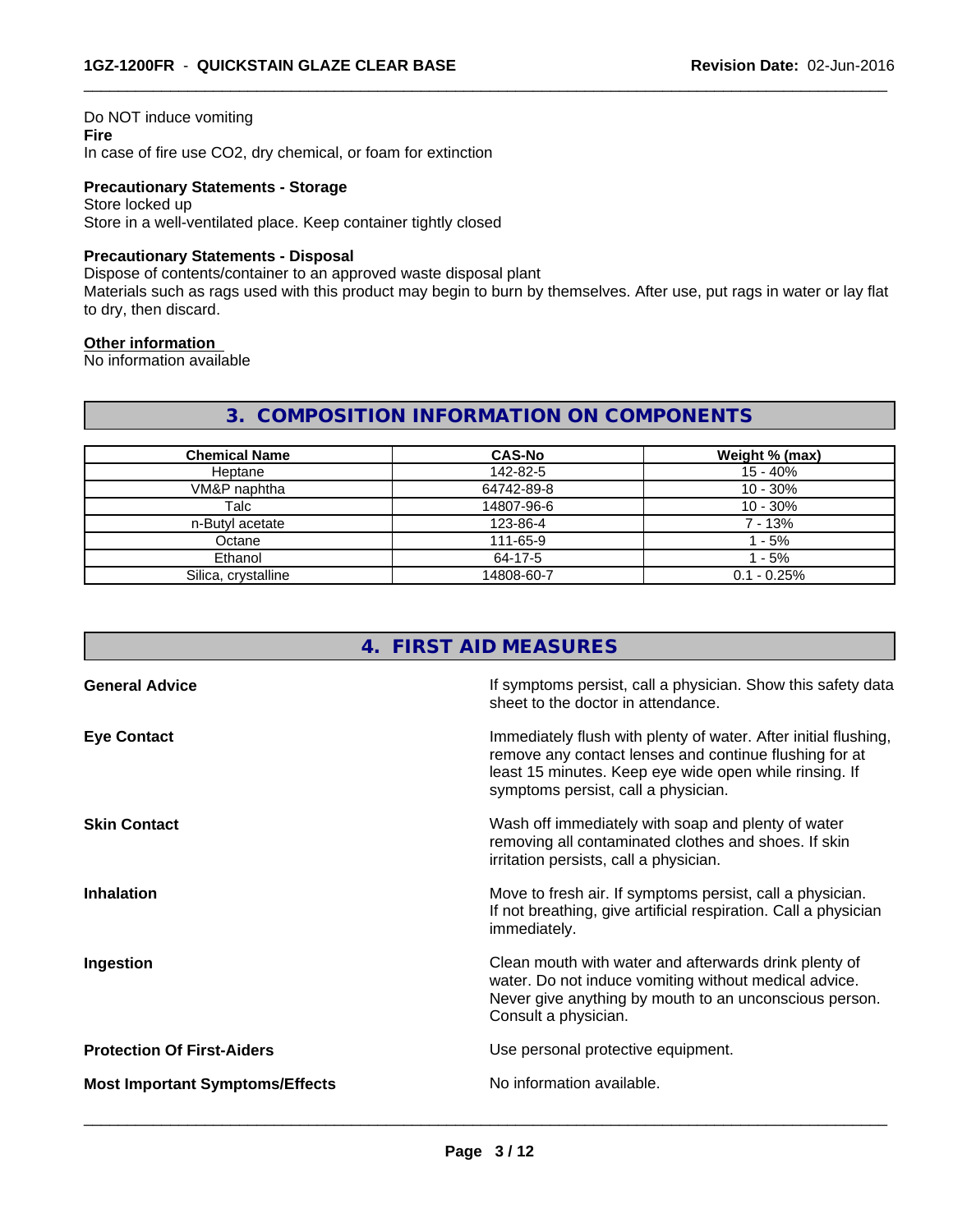| <b>Notes To Physician</b>                                                                    | Treat symptomatically.                                                                                                                                                                                                                                                                         |  |  |
|----------------------------------------------------------------------------------------------|------------------------------------------------------------------------------------------------------------------------------------------------------------------------------------------------------------------------------------------------------------------------------------------------|--|--|
|                                                                                              | 5. FIRE-FIGHTING MEASURES                                                                                                                                                                                                                                                                      |  |  |
| <b>Flammable Properties</b>                                                                  | Vapors may travel considerable distance to a source of<br>ignition and flash back. Vapors may cause flash fire.                                                                                                                                                                                |  |  |
| <b>Suitable Extinguishing Media</b>                                                          | Foam, dry powder or water. Use extinguishing measures<br>that are appropriate to local circumstances and the<br>surrounding environment.                                                                                                                                                       |  |  |
| <b>Protective Equipment And Precautions For</b><br><b>Firefighters</b>                       | As in any fire, wear self-contained breathing apparatus<br>pressure-demand, MSHA/NIOSH (approved or equivalent)<br>and full protective gear.                                                                                                                                                   |  |  |
| <b>Hazardous Combustion Products</b>                                                         | Burning may result in carbon dioxide, carbon monoxide<br>and other combustion products of varying composition<br>which may be toxic and/or irritating.                                                                                                                                         |  |  |
| <b>Specific Hazards Arising From The Chemical</b>                                            | Flammable. Flash back possible over considerable<br>distance. Keep product and empty container away from<br>heat and sources of ignition. Closed containers may<br>rupture if exposed to fire or extreme heat. Thermal<br>decomposition can lead to release of irritating gases and<br>vapors. |  |  |
| <b>Sensitivity To Mechanical Impact</b>                                                      | No.                                                                                                                                                                                                                                                                                            |  |  |
| <b>Sensitivity To Static Discharge</b>                                                       | Yes                                                                                                                                                                                                                                                                                            |  |  |
| <b>Flash Point Data</b><br>Flash Point (°F)<br>Flash Point (°C)<br><b>Flash Point Method</b> | 27<br>$-3$<br><b>PMCC</b>                                                                                                                                                                                                                                                                      |  |  |
| <b>Flammability Limits In Air</b>                                                            |                                                                                                                                                                                                                                                                                                |  |  |
| <b>Lower Explosion Limit</b><br><b>Upper Explosion Limit</b>                                 | Not available<br>Not available                                                                                                                                                                                                                                                                 |  |  |
| Flammability: 3<br><b>NFPA</b><br>Health: 2                                                  | Instability: 0<br><b>Special: Not Applicable</b>                                                                                                                                                                                                                                               |  |  |
| <b>NFPA Legend</b>                                                                           |                                                                                                                                                                                                                                                                                                |  |  |

- 0 Not Hazardous
- 1 Slightly
- 2 Moderate
- 3 High
- 4 Severe

*The ratings assigned are only suggested ratings, the contractor/employer has ultimate responsibilities for NFPA ratings where this system is used.*

*Additional information regarding the NFPA rating system is available from the National Fire Protection Agency (NFPA) at www.nfpa.org.*

## **6. ACCIDENTAL RELEASE MEASURES**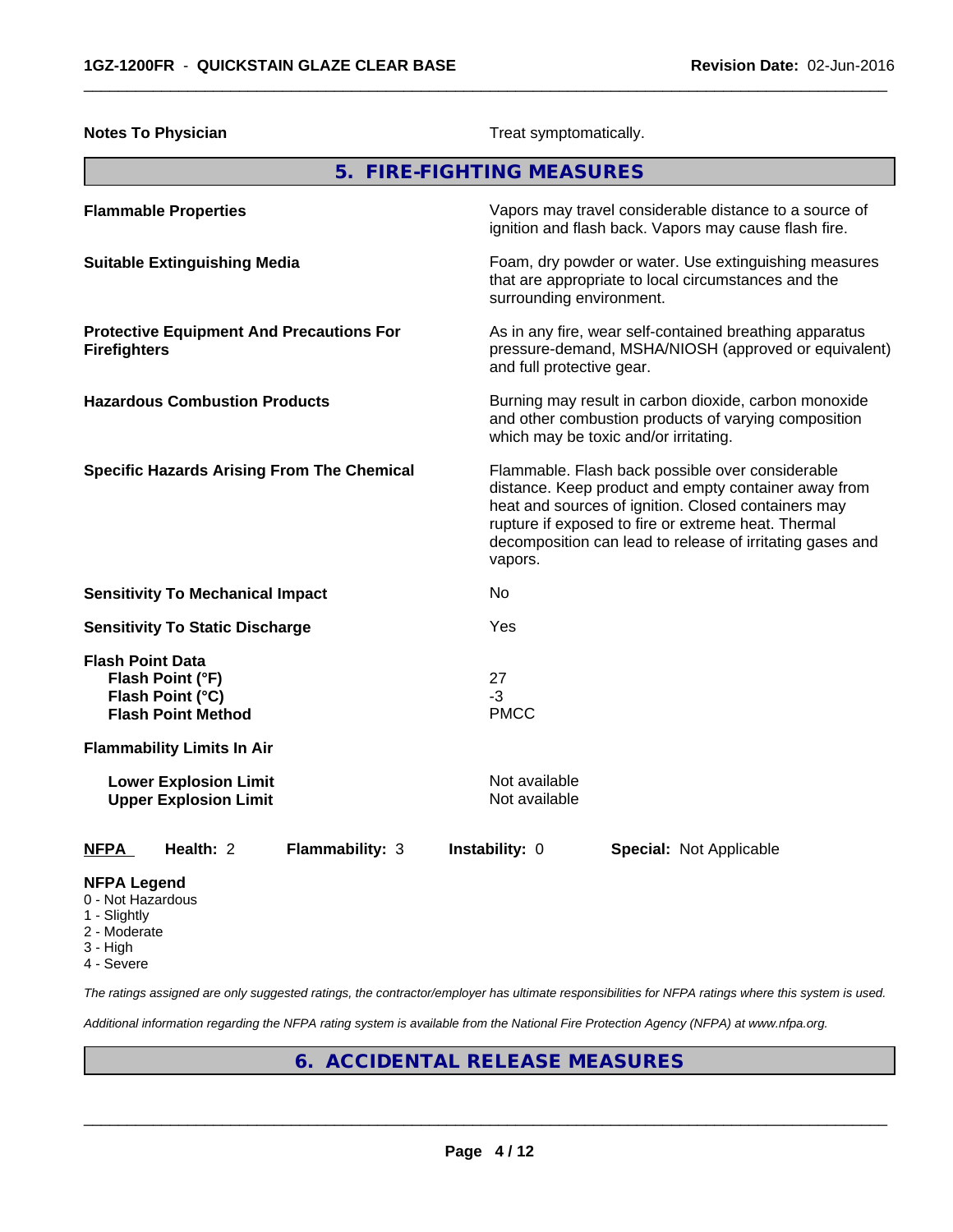| <b>Personal Precautions</b>      | Remove all sources of ignition. Take precautions to<br>prevent flashback. Ground and bond all containers and<br>handling equipment. Take precautionary measures against<br>static discharges. Ensure adequate ventilation. Avoid<br>contact with skin, eyes and clothing. Use personal<br>protective equipment.  |
|----------------------------------|------------------------------------------------------------------------------------------------------------------------------------------------------------------------------------------------------------------------------------------------------------------------------------------------------------------|
| <b>Other Information</b>         | Prevent further leakage or spillage if safe to do so. Do not<br>allow material to contaminate ground water system.<br>Prevent product from entering drains. Do not flush into<br>surface water or sanitary sewer system. Local authorities<br>should be advised if significant spillages cannot be<br>contained. |
| <b>Environmental Precautions</b> | See Section 12 for additional Ecological Information.                                                                                                                                                                                                                                                            |
| <b>Methods For Clean-Up</b>      | Dam up. Soak up with inert absorbent material. Use a<br>non-sparking or explosion proof means to transfer material<br>to a sealed, appropriate container for disposal. Clean<br>contaminated surface thoroughly.                                                                                                 |

# **7. HANDLING AND STORAGE**

| <b>Handling</b>               | Avoid contact with skin, eyes and clothing. Wear personal<br>protective equipment. Do not breathe vapors or spray mist.<br>Use only in ventilated areas. Prevent vapor build-up by<br>providing adequate ventilation during and after use.<br>Take precautionary measures against static discharges.<br>To avoid ignition of vapors by static electricity discharge,<br>all metal parts of the equipment must be grounded. Keep<br>away from heat, sparks and flame. Do not smoke.<br>Extinguish all flames and pilot lights, and turn off stoves,<br>heaters, electric motors and other sources of ignition<br>during use and until all vapors are gone. Ignition and/or<br>flash back may occur. |
|-------------------------------|----------------------------------------------------------------------------------------------------------------------------------------------------------------------------------------------------------------------------------------------------------------------------------------------------------------------------------------------------------------------------------------------------------------------------------------------------------------------------------------------------------------------------------------------------------------------------------------------------------------------------------------------------------------------------------------------------|
| <b>Storage</b>                | Keep containers tightly closed in a dry, cool and<br>well-ventilated place. Keep away from heat. Keep away<br>from open flames, hot surfaces and sources of ignition.<br>Keep in properly labeled containers. Keep out of the reach<br>of children.                                                                                                                                                                                                                                                                                                                                                                                                                                                |
|                               | <b>DANGER</b> - Rags, steel wool or waste soaked with this<br>product may spontaneously catch fire if improperly<br>discarded. Immediately after use, place rags, steel wool or<br>waste in a sealed water-filled metal container.                                                                                                                                                                                                                                                                                                                                                                                                                                                                 |
| <b>Incompatible Materials</b> | Incompatible with strong acids and bases and strong<br>oxidizing agents.                                                                                                                                                                                                                                                                                                                                                                                                                                                                                                                                                                                                                           |

# **8. EXPOSURE CONTROLS / PERSONAL PROTECTION**

#### **Exposure Limits**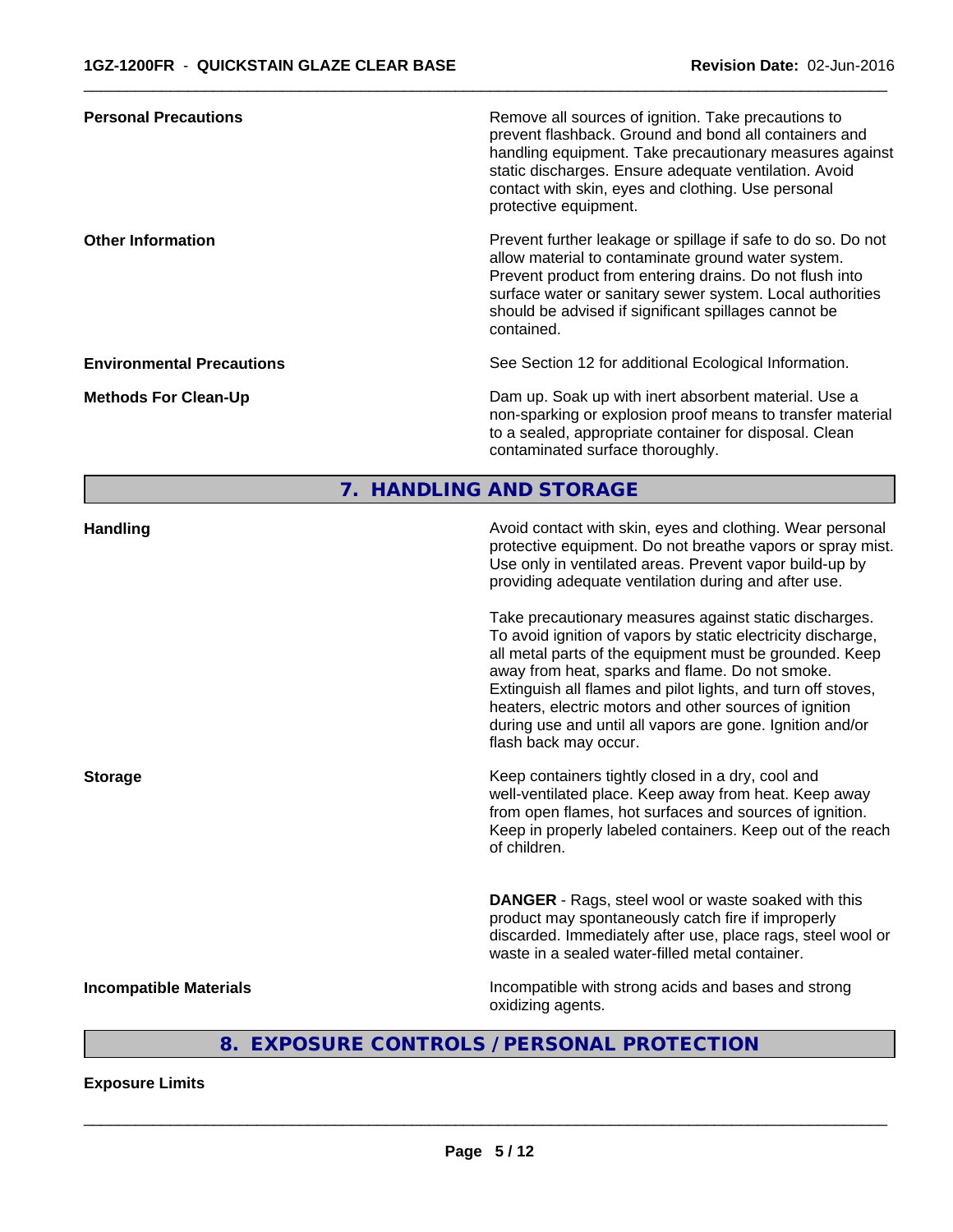|  | No exposure limits have been established for this product. |
|--|------------------------------------------------------------|
|--|------------------------------------------------------------|

| <b>Chemical Name</b> | <b>ACGIH</b>                    | <b>Alberta</b>                  | <b>British Columbia</b>         | <b>Ontario</b>                 | Quebec                          |
|----------------------|---------------------------------|---------------------------------|---------------------------------|--------------------------------|---------------------------------|
| Heptane              | 400 ppm - TWA                   | 400 ppm - TWA                   | 400 ppm - TWA                   | 400 ppm - TWA                  | 400 ppm - TWAEV                 |
|                      | 500 ppm - STEL                  | 1640 mg/m <sup>3</sup> - TWA    | 500 ppm - STEL                  | 500 ppm - STEL                 | 1640 mg/m <sup>3</sup> - TWAEV  |
|                      |                                 | 500 ppm - STEL                  |                                 |                                | 500 ppm - STEV                  |
|                      |                                 | $2050$ mg/m <sup>3</sup> - STEL |                                 |                                | 2050 mg/m $3 -$ STEV            |
| Talc                 | $2 \text{ mg/m}^3$ - TWA        | $2$ mg/m <sup>3</sup> - TWA     | $2 \text{ mg/m}^3$ - TWA        | $2 \text{ mg/m}^3$ - TWA       | 3 mg/m <sup>3</sup> - TWAEV     |
| n-Butyl acetate      | 150 ppm - TWA                   | 150 ppm - TWA                   | 20 ppm - TWA                    | 150 ppm - TWA                  | 150 ppm - TWAEV                 |
|                      | 200 ppm - STEL                  | $713$ mg/m <sup>3</sup> - TWA   |                                 | 200 ppm - STEL                 | $713$ mg/m <sup>3</sup> - TWAEV |
|                      |                                 | 200 ppm - STEL                  |                                 |                                | 200 ppm - STEV                  |
|                      |                                 | $950$ mg/m <sup>3</sup> - STEL  |                                 |                                | 950 mg/m $3 -$ STEV             |
| Octane               | 300 ppm - TWA                   | 300 ppm - TWA                   | 300 ppm - TWA                   | 300 ppm - TWA                  | 300 ppm - TWAEV                 |
|                      |                                 | 1400 mg/m <sup>3</sup> - TWA    |                                 |                                | 1400 mg/m $3$ - TWAEV           |
|                      |                                 |                                 |                                 |                                | 375 ppm - STEV                  |
|                      |                                 |                                 |                                 |                                | 1750 mg/m $3 -$ STEV            |
| Ethanol              | 1000 ppm - STEL                 | 1000 ppm - TWA                  | 1000 ppm - STEL                 | 1000 ppm - STEL                | 1000 ppm - TWAEV                |
|                      |                                 | 1880 mg/m $3$ - TWA             |                                 |                                | 1880 mg/m <sup>3</sup> - TWAEV  |
| Silica, crystalline  | $0.025$ mg/m <sup>3</sup> - TWA | $0.025$ mg/m <sup>3</sup> - TWA | $0.025$ mg/m <sup>3</sup> - TWA | $0.10$ mg/m <sup>3</sup> - TWA | $0.1$ mg/m <sup>3</sup> - TWAEV |

#### **Legend**

ACGIH - American Conference of Governmental Industrial Hygienists

Alberta - Alberta Occupational Exposure Limits

British Columbia - British Columbia Occupational Exposure Limits

Ontario - Ontario Occupational Exposure Limits

Quebec - Quebec Occupational Exposure Limits

N/E - Not established

# **Personal Protective Equipment**

**Engineering Measures Ensure adequate ventilation, especially in confined areas.** 

**Eye/Face Protection Safety glasses with side-shields.** 

**Skin Protection Protection Protective gloves and impervious clothing.** 

**Respiratory Protection Exercise 2018** Use only with adequate ventilation. In operations where exposure limits are exceeded, use a NIOSH approved respirator that has been selected by a technically qualified person for the specific work conditions. When spraying the product or applying in confined areas, wear a NIOSH approved respirator specified for paint spray or organic vapors.

**Hygiene Measures Avoid contact with skin, eyes and clothing. Remove and Avoid contact with skin, eyes and clothing. Remove and Avoid contact with skin, eyes and clothing. Remove and** wash contaminated clothing before re-use. Wash thoroughly after handling.

#### **9. PHYSICAL AND CHEMICAL PROPERTIES**

**Appearance** liquid **Density (lbs/gal)** 7.0 - 7.3 **Specific Gravity** 0.84 - 0.88

**Odor** solvent **Odor Threshold No information available No information available pH** No information available **Viscosity (cps)** No information available **Solubility No information available No information available Water Solubility** No information available **Evaporation Rate No information available No information available Vapor Pressure** No information available **Vapor Density No information available No information available**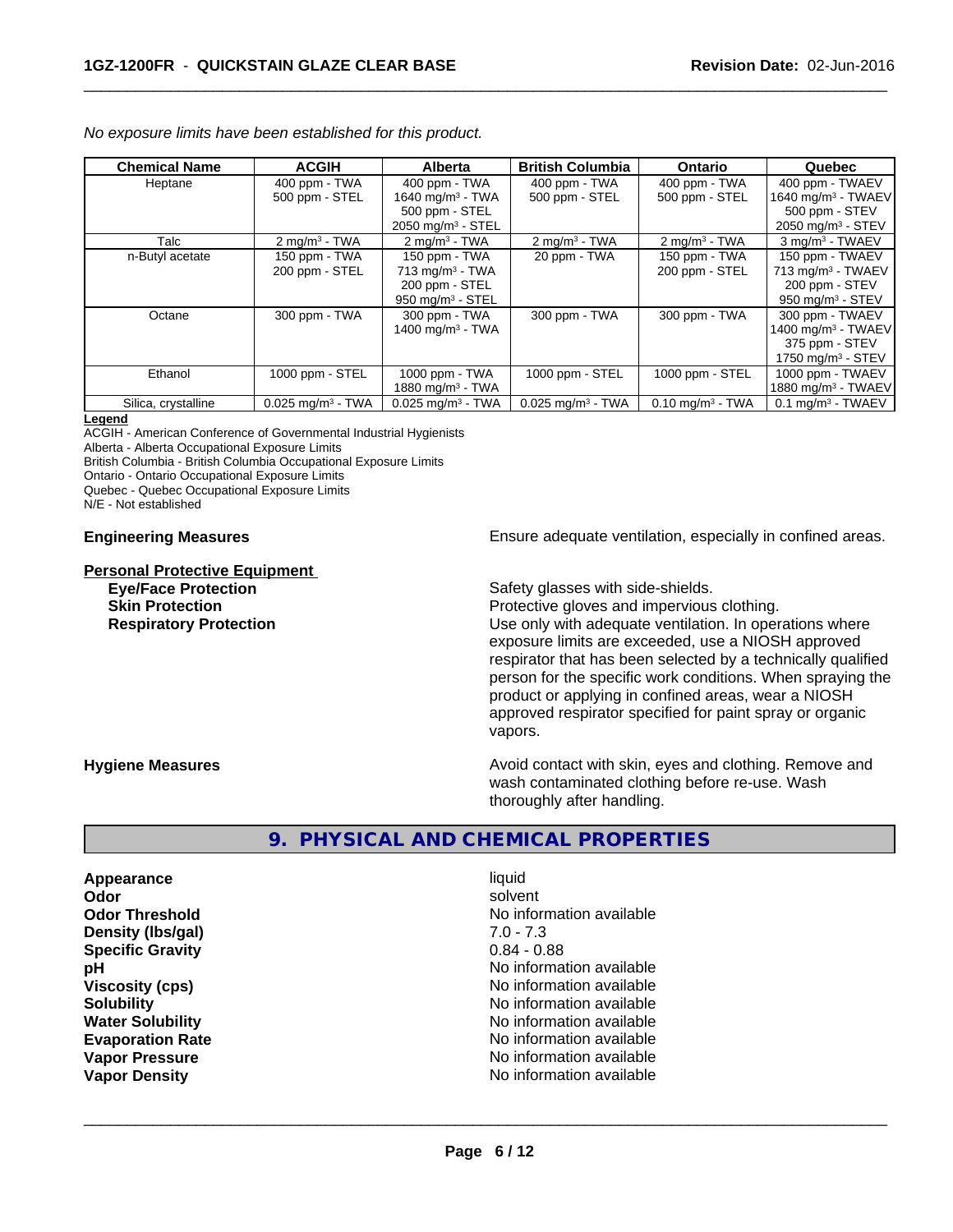| Wt. % Solids                                   | $15 - 25$                |
|------------------------------------------------|--------------------------|
| Vol. % Solids                                  | $5 - 15$                 |
| Wt. % Volatiles                                | 75 - 85                  |
| Vol. % Volatiles                               | $85 - 95$                |
| VOC Regulatory Limit (g/L)                     | <680                     |
| <b>Boiling Point (°F)</b>                      | 167                      |
| <b>Boiling Point (°C)</b>                      | 75                       |
| <b>Freezing Point (°F)</b>                     | No information available |
| <b>Freezing Point (°C)</b>                     | No information available |
| Flash Point (°F)                               | 27                       |
| Flash Point (°C)                               | -3                       |
| <b>Flash Point Method</b>                      | <b>PMCC</b>              |
| Flammability (solid, gas)                      | Not applicable           |
| <b>Upper Explosion Limit</b>                   | Not applicable           |
| <b>Lower Explosion Limit</b>                   | Not applicable           |
| <b>Autoignition Temperature (°F)</b>           | No information available |
| <b>Autoignition Temperature (°C)</b>           | No information available |
| Decomposition Temperature (°F)                 | No information available |
| Decomposition Temperature (°C)                 | No information available |
| <b>Partition Coefficient (n-octanol/water)</b> | No information available |

# **10. STABILITY AND REACTIVITY**

 $\overline{\phantom{a}}$  ,  $\overline{\phantom{a}}$  ,  $\overline{\phantom{a}}$  ,  $\overline{\phantom{a}}$  ,  $\overline{\phantom{a}}$  ,  $\overline{\phantom{a}}$  ,  $\overline{\phantom{a}}$  ,  $\overline{\phantom{a}}$  ,  $\overline{\phantom{a}}$  ,  $\overline{\phantom{a}}$  ,  $\overline{\phantom{a}}$  ,  $\overline{\phantom{a}}$  ,  $\overline{\phantom{a}}$  ,  $\overline{\phantom{a}}$  ,  $\overline{\phantom{a}}$  ,  $\overline{\phantom{a}}$ 

| Not Applicable<br><b>Reactivity</b>       |                                                                                                                           |
|-------------------------------------------|---------------------------------------------------------------------------------------------------------------------------|
| <b>Chemical Stability</b>                 | Stable under normal conditions. Hazardous polymerisation<br>does not occur.                                               |
| <b>Conditions To Avoid</b>                | Keep away from open flames, hot surfaces, static<br>electricity and sources of ignition. Sparks. Elevated<br>temperature. |
| <b>Incompatible Materials</b>             | Incompatible with strong acids and bases and strong<br>oxidizing agents.                                                  |
| <b>Hazardous Decomposition Products</b>   | Thermal decomposition can lead to release of irritating<br>gases and vapors.                                              |
| <b>Possibility Of Hazardous Reactions</b> | None under normal conditions of use.                                                                                      |

**11. TOXICOLOGICAL INFORMATION**

#### **Product Information Information on likely routes of exposure**

**Acute Toxicity**<br>**Product Information** 

**Principal Routes of Exposure Exposure** Eye contact, skin contact and inhalation.

Repeated or prolonged exposure to organic solvents may lead to permanent brain and nervous system damage. Intentional misuse by deliberately concentrating and inhaling vapors may be harmful or fatal.

#### **Information on toxicological effects**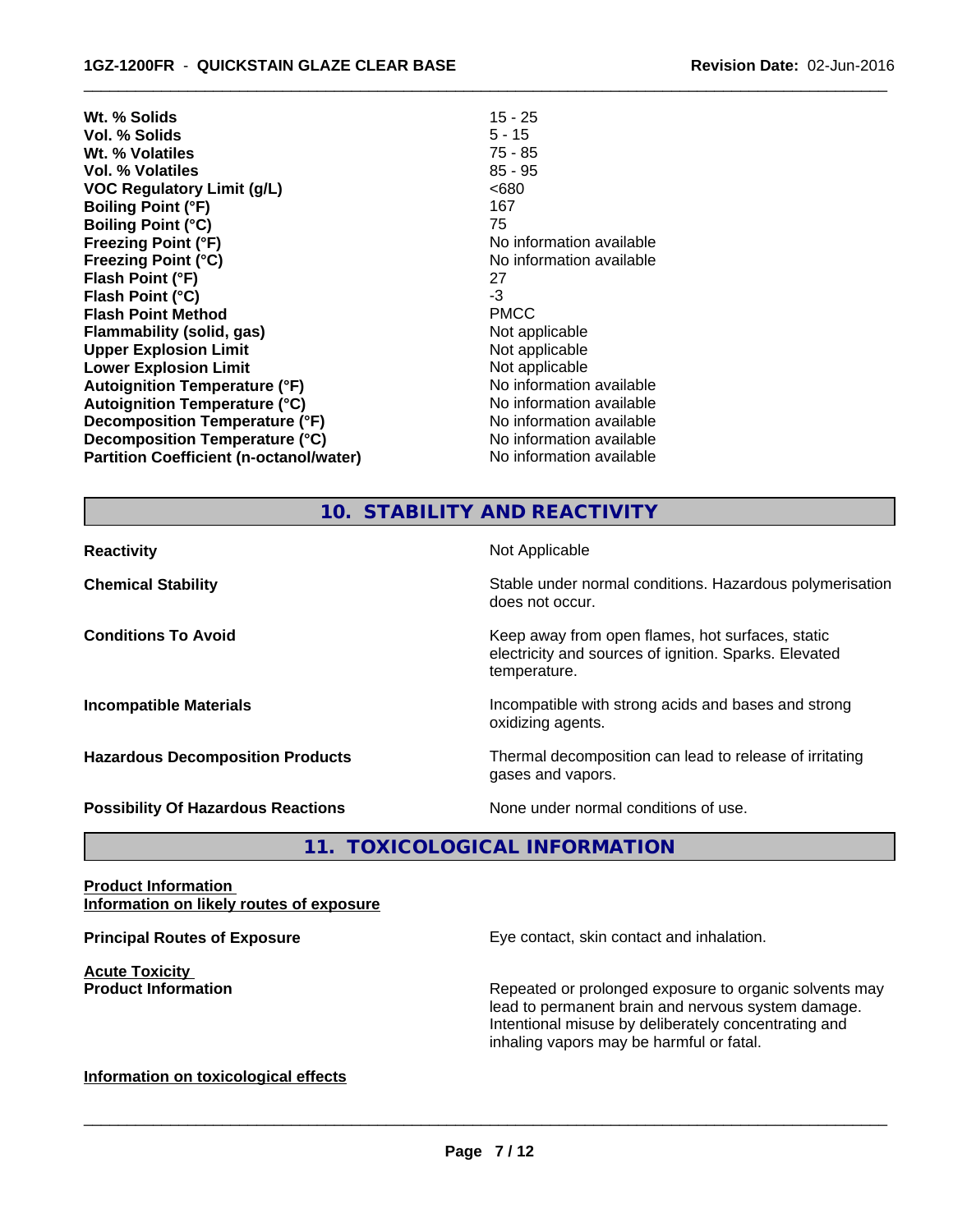| <b>Symptoms</b>                                                                            | No information available                                                                                                                                                                                                                                                                                                                                                                                      |  |  |  |
|--------------------------------------------------------------------------------------------|---------------------------------------------------------------------------------------------------------------------------------------------------------------------------------------------------------------------------------------------------------------------------------------------------------------------------------------------------------------------------------------------------------------|--|--|--|
| Delayed and immediate effects as well as chronic effects from short and long-term exposure |                                                                                                                                                                                                                                                                                                                                                                                                               |  |  |  |
| Eye contact<br><b>Skin contact</b>                                                         | Contact with eyes may cause irritation.<br>May cause skin irritation and/or dermatitis. Prolonged skin<br>contact may defat the skin and produce dermatitis.                                                                                                                                                                                                                                                  |  |  |  |
| <b>Inhalation</b>                                                                          | Harmful by inhalation. High vapor / aerosol concentrations<br>are irritating to the eyes, nose, throat and lungs and may<br>cause headaches, dizziness, drowsiness,<br>unconsciousness, and other central nervous system<br>effects.                                                                                                                                                                          |  |  |  |
| Ingestion                                                                                  | Harmful if swallowed. Ingestion may cause irritation to<br>mucous membranes. Small amounts of this product<br>aspirated into the respiratory system during ingestion or<br>vomiting may cause mild to severe pulmonary injury,<br>possibly progressing to death.                                                                                                                                              |  |  |  |
| Sensitization:                                                                             | No information available.                                                                                                                                                                                                                                                                                                                                                                                     |  |  |  |
| <b>Neurological Effects</b>                                                                | No information available.                                                                                                                                                                                                                                                                                                                                                                                     |  |  |  |
| <b>Mutagenic Effects</b>                                                                   | No information available.                                                                                                                                                                                                                                                                                                                                                                                     |  |  |  |
| <b>Reproductive Effects</b>                                                                | Possible risk of impaired fertility. Possible risk of harm to<br>the unborn child.                                                                                                                                                                                                                                                                                                                            |  |  |  |
| <b>Developmental Effects</b>                                                               | No information available.                                                                                                                                                                                                                                                                                                                                                                                     |  |  |  |
| <b>Target Organ Effects</b>                                                                | No information available.                                                                                                                                                                                                                                                                                                                                                                                     |  |  |  |
| <b>STOT - single exposure</b>                                                              | May cause disorder and damage to the. Respiratory<br>system. Central nervous system (CNS).                                                                                                                                                                                                                                                                                                                    |  |  |  |
| <b>STOT - repeated exposure</b>                                                            | Causes damage to organs through prolonged or repeated<br>exposure if inhaled. Contains: Crystalline Silica which has<br>been determined to be carcinogenic to humans by IARC<br>when in respirable form. Risk of cancer depends on<br>duration and level of inhalation exposure to spray mist or<br>dust from sanding the dried paint. May cause disorder and<br>damage to the. Central nervous system (CNS). |  |  |  |
| Other adverse effects                                                                      | No information available.                                                                                                                                                                                                                                                                                                                                                                                     |  |  |  |
| <b>Aspiration Hazard</b>                                                                   | May be harmful if swallowed and enters airways. Small<br>amounts of this product aspirated into the respiratory<br>system during ingestion or vomiting may cause mild to<br>severe pulmonary injury, possibly progressing to death.                                                                                                                                                                           |  |  |  |

#### **Numerical measures of toxicity**

#### **The following values are calculated based on chapter 3.1 of the GHS document**

**ATEmix (oral)** 56716 mg/kg **ATEmix (dermal)** 4441 mg/k<br>**ATEmix (inhalation-dust/mist)** 466 mg/L **ATEmix (inhalation-dust/mist)** 266 mg/l<br>**ATEmix (inhalation-vapor)** 266 mg/L **ATEmix** (inhalation-vapor)

#### **Component**

Heptane LC50 Inhalation (Vapor): 103000 mg/m<sup>3</sup> (Rat, 4 hr.) n-Butyl acetate \_\_\_\_\_\_\_\_\_\_\_\_\_\_\_\_\_\_\_\_\_\_\_\_\_\_\_\_\_\_\_\_\_\_\_\_\_\_\_\_\_\_\_\_\_\_\_\_\_\_\_\_\_\_\_\_\_\_\_\_\_\_\_\_\_\_\_\_\_\_\_\_\_\_\_\_\_\_\_\_\_\_\_\_\_\_\_\_\_\_\_\_\_ LD50 Oral: 10768 mg/kg (Rat)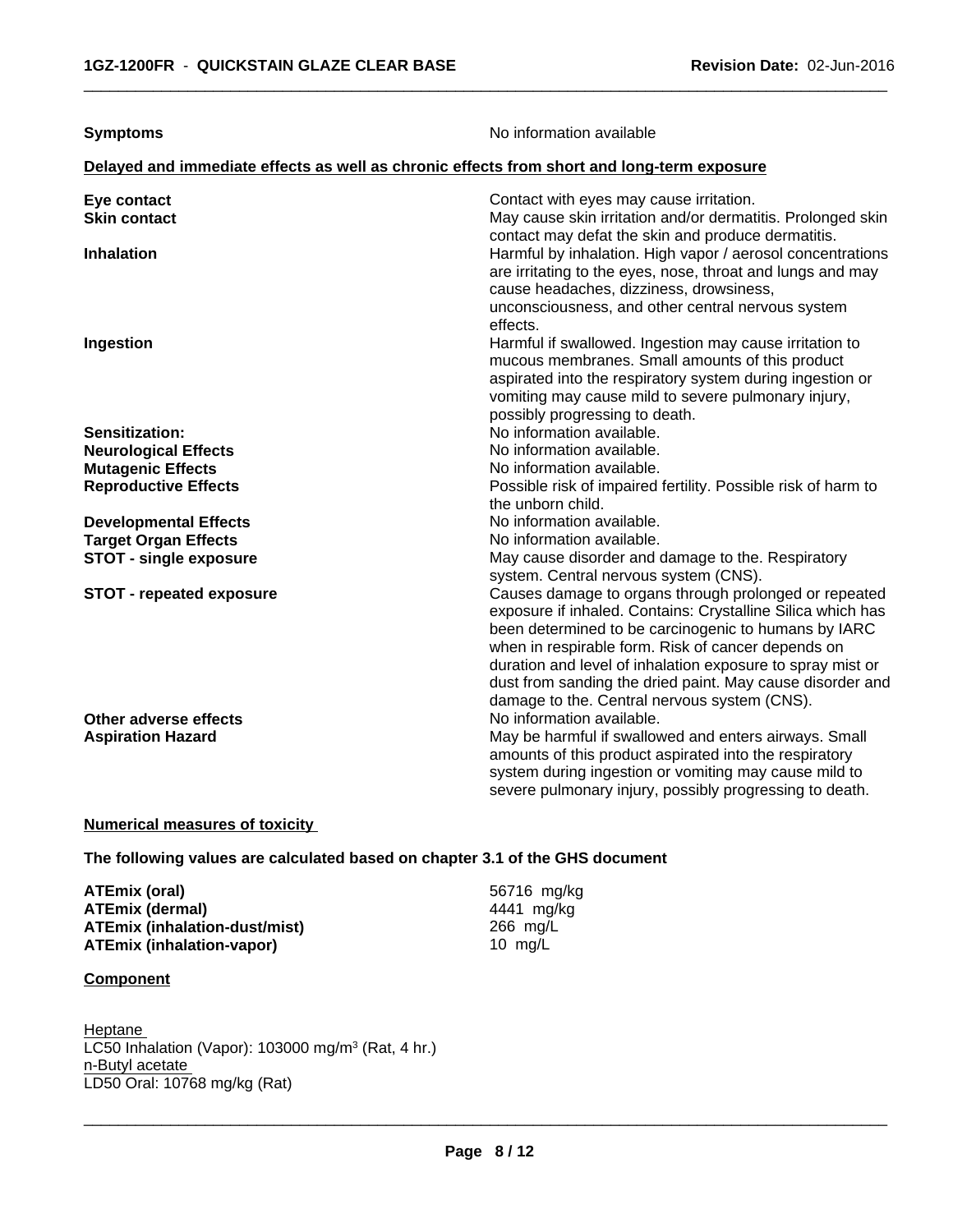LD50 Dermal: > 17600 mg/kg (Rabbit) LC50 Inhalation (Vapor): ppm (Rat, 4 hr.) Sensitization: non-sensitizing (guinea pig) Ethanol LD50 Oral: mg/kg (Rat) LC50 Inhalation (Vapor): ppm (Rat, 10 hr.) Silica, crystalline LD50 Oral: 500 mg/kg (Rat)

#### **Chronic Toxicity**

#### **Carcinogenicity**

*The information below indicateswhether each agency has listed any ingredient as a carcinogen:.*

| <b>Chemical Name</b> | <b>IARC</b>        | <b>NTF</b>             |
|----------------------|--------------------|------------------------|
|                      | - Human Carcinogen | Known Human Carcinogen |
| Silica, crystalline  |                    |                        |

 $\overline{\phantom{a}}$  ,  $\overline{\phantom{a}}$  ,  $\overline{\phantom{a}}$  ,  $\overline{\phantom{a}}$  ,  $\overline{\phantom{a}}$  ,  $\overline{\phantom{a}}$  ,  $\overline{\phantom{a}}$  ,  $\overline{\phantom{a}}$  ,  $\overline{\phantom{a}}$  ,  $\overline{\phantom{a}}$  ,  $\overline{\phantom{a}}$  ,  $\overline{\phantom{a}}$  ,  $\overline{\phantom{a}}$  ,  $\overline{\phantom{a}}$  ,  $\overline{\phantom{a}}$  ,  $\overline{\phantom{a}}$ 

• Crystalline Silica has been determined to be carcinogenic to humans by IARC (1) when in respirable form. Risk of cancer depends on duration and level of inhalation exposure to spray mist or dust from sanding the dried paint.

#### **Legend**

IARC - International Agency for Research on Cancer NTP - National Toxicity Program OSHA - Occupational Safety & Health Administration

**12. ECOLOGICAL INFORMATION**

#### **Ecotoxicity Effects**

The environmental impact of this product has not been fully investigated.

#### **Product Information**

## **Acute Toxicity to Fish**

No information available

#### **Acute Toxicity to Aquatic Invertebrates**

No information available

#### **Acute Toxicity to Aquatic Plants**

No information available

#### **Persistence / Degradability**

No information available.

#### **Bioaccumulation / Accumulation**

No information available.

#### **Mobility in Environmental Media**

No information available.

#### **Ozone**

No information available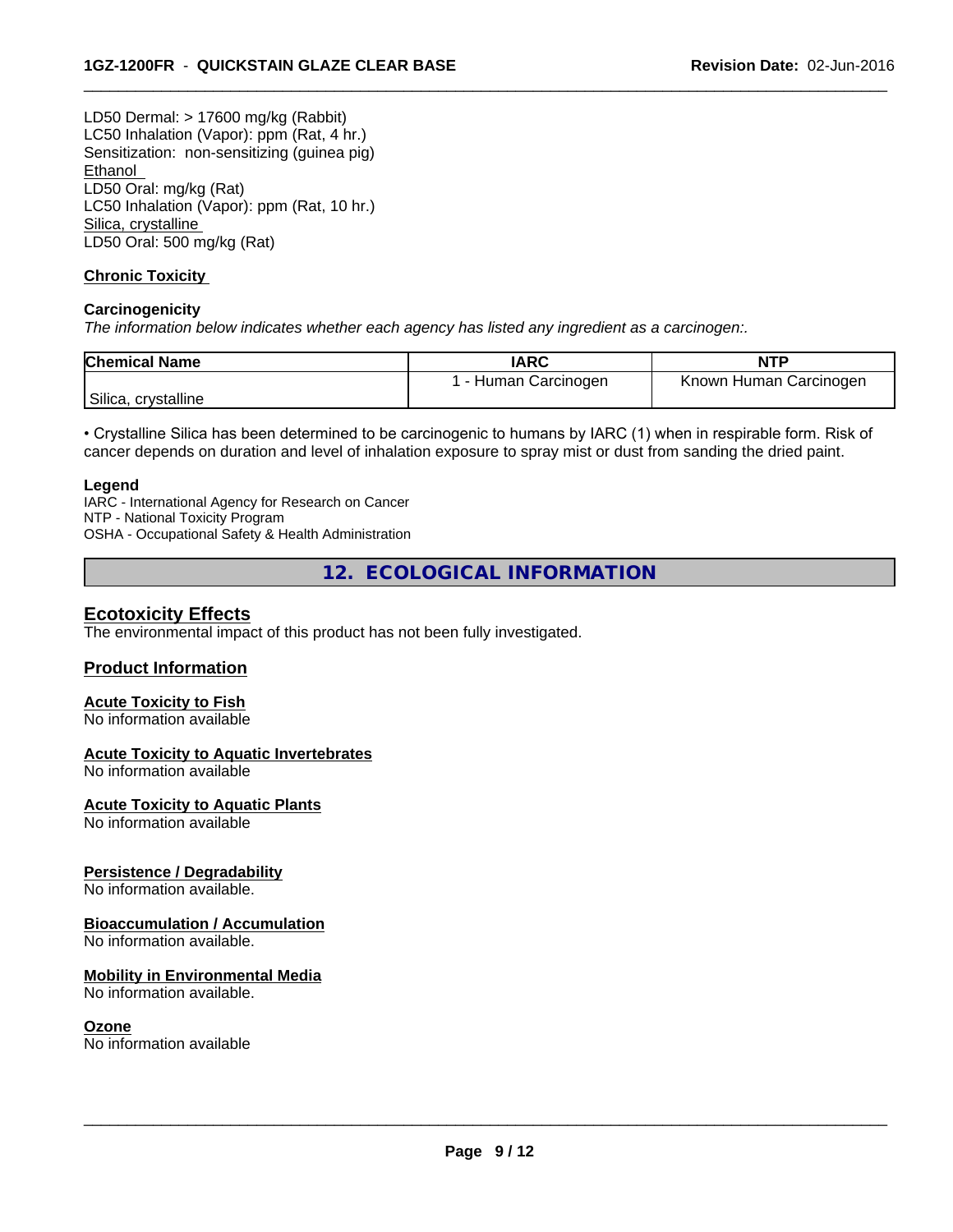#### **Component**

#### **Acute Toxicity to Fish**

n-Butyl acetate LC50: 18 mg/L (Fathead Minnow - 96 hr.)

#### **Acute Toxicity to Aquatic Invertebrates**

n-Butyl acetate EC50: 72.8 mg/L (Daphnia magna - 48 hr.)

#### **Acute Toxicity to Aquatic Plants**

n-Butyl acetate EC50: 674.7 mg/L (Green algae (Scenedesmus subspicatus), 72 hrs.)

#### **13. DISPOSAL CONSIDERATIONS**

**Waste Disposal Method** Dispose of in accordance with federal, state, provincial, and local regulations. Local requirements may vary, consult your sanitation department or state-designated environmental protection agency for more disposal options.

**Empty Container Warning <b>Emptied** Containers may retain product residue. Follow label warnings even after container is emptied. Residual vapors may explode on ignition.

**14. TRANSPORT INFORMATION**

**TDG**

**Proper Shipping Name** Paint **Hazard Class** 3 **UN-No** UN1263 **Packing Group III Description** UN1263, Paint, , 3, II

 $\overline{\phantom{a}}$  ,  $\overline{\phantom{a}}$  ,  $\overline{\phantom{a}}$  ,  $\overline{\phantom{a}}$  ,  $\overline{\phantom{a}}$  ,  $\overline{\phantom{a}}$  ,  $\overline{\phantom{a}}$  ,  $\overline{\phantom{a}}$  ,  $\overline{\phantom{a}}$  ,  $\overline{\phantom{a}}$  ,  $\overline{\phantom{a}}$  ,  $\overline{\phantom{a}}$  ,  $\overline{\phantom{a}}$  ,  $\overline{\phantom{a}}$  ,  $\overline{\phantom{a}}$  ,  $\overline{\phantom{a}}$ 

 $\overline{\phantom{a}}$  ,  $\overline{\phantom{a}}$  ,  $\overline{\phantom{a}}$  ,  $\overline{\phantom{a}}$  ,  $\overline{\phantom{a}}$  ,  $\overline{\phantom{a}}$  ,  $\overline{\phantom{a}}$  ,  $\overline{\phantom{a}}$  ,  $\overline{\phantom{a}}$  ,  $\overline{\phantom{a}}$  ,  $\overline{\phantom{a}}$  ,  $\overline{\phantom{a}}$  ,  $\overline{\phantom{a}}$  ,  $\overline{\phantom{a}}$  ,  $\overline{\phantom{a}}$  ,  $\overline{\phantom{a}}$ 

**ICAO / IATA** Contact the preparer for further information.

**IMDG / IMO Contact the preparer for further information.** 

**15. REGULATORY INFORMATION**

#### **International Inventories**

**TSCA: United States** Yes - All components are listed or exempt.<br> **DSL: Canada** Yes - All components are listed or exempt. Yes - All components are listed or exempt.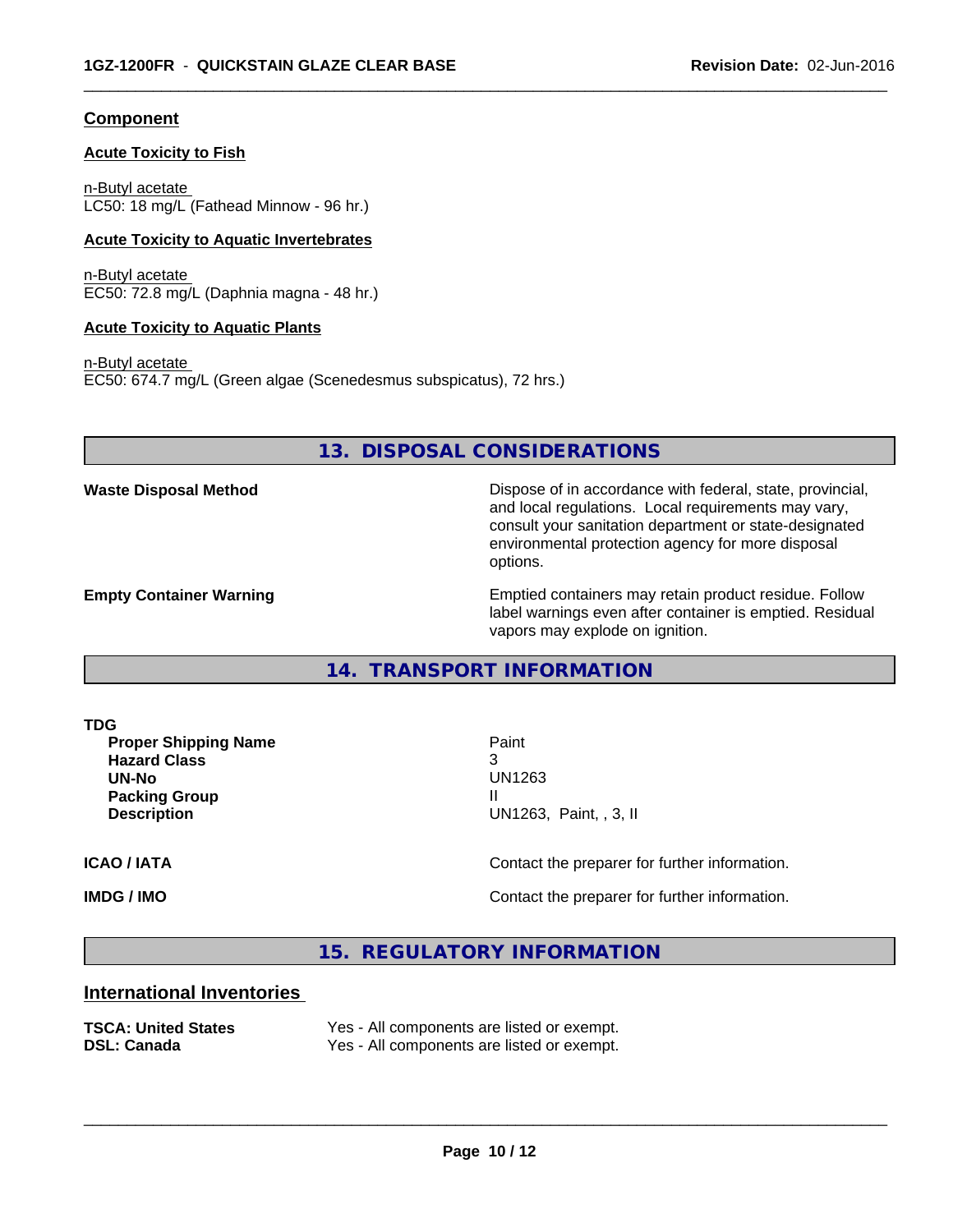#### **National Pollutant Release Inventory (NPRI)**

#### **NPRI Parts 1- 4**

This product contains the following Parts 1-4 NPRI chemicals:

| <b>Chemical Name</b> | <b>CAS-No</b> | Weight % (max) | <b>NPRI Parts 1-4</b> |
|----------------------|---------------|----------------|-----------------------|
| Heptane              | 142-82-5      | 15 - 40%       | ∟isted                |
| n-Butyl acetate      | 123-86-4      | ' - 13%        | ∟isted                |
| Octane               | 111-65-9      | - 5%           | _isted                |
| Ethanol              | 64-17-5       | - 5%           | _isted                |

 $\overline{\phantom{a}}$  ,  $\overline{\phantom{a}}$  ,  $\overline{\phantom{a}}$  ,  $\overline{\phantom{a}}$  ,  $\overline{\phantom{a}}$  ,  $\overline{\phantom{a}}$  ,  $\overline{\phantom{a}}$  ,  $\overline{\phantom{a}}$  ,  $\overline{\phantom{a}}$  ,  $\overline{\phantom{a}}$  ,  $\overline{\phantom{a}}$  ,  $\overline{\phantom{a}}$  ,  $\overline{\phantom{a}}$  ,  $\overline{\phantom{a}}$  ,  $\overline{\phantom{a}}$  ,  $\overline{\phantom{a}}$ 

#### **NPRI Part 5**

This product contains the following NPRI Part 5 Chemicals:

| <b>Chemical Name</b> | <b>CAS-No</b> | Weight % (max) | <b>NPRI Part 5</b> |  |
|----------------------|---------------|----------------|--------------------|--|
| VM&P naphtha         | 64742-89-8    | 10 - 30%       | ∟isted             |  |
| n-Butyl acetate      | 123-86-4      | 7 - 13%        | Listed             |  |
| Ethanol              | 64-17-5       | - 5%           | ∟isted             |  |

#### **WHMIS Regulatory Status**

This product has been classified in accordance with the hazard criteria of the Hazardous Products Regulations (HPR) and the SDS contains all the information required by the HPR.

|                     | 16. OTHER INFORMATION                              |                                                                            |                      |                                                                                                                                                 |  |  |  |
|---------------------|----------------------------------------------------|----------------------------------------------------------------------------|----------------------|-------------------------------------------------------------------------------------------------------------------------------------------------|--|--|--|
| HMIS -              | Health: $2^*$                                      | <b>Flammability: 3</b>                                                     | <b>Reactivity: 0</b> | $PPE: -$                                                                                                                                        |  |  |  |
| <b>HMIS Legend</b>  |                                                    |                                                                            |                      |                                                                                                                                                 |  |  |  |
| 0 - Minimal Hazard  |                                                    |                                                                            |                      |                                                                                                                                                 |  |  |  |
| 1 - Slight Hazard   |                                                    |                                                                            |                      |                                                                                                                                                 |  |  |  |
| 2 - Moderate Hazard |                                                    |                                                                            |                      |                                                                                                                                                 |  |  |  |
| 3 - Serious Hazard  |                                                    |                                                                            |                      |                                                                                                                                                 |  |  |  |
| 4 - Severe Hazard   |                                                    |                                                                            |                      |                                                                                                                                                 |  |  |  |
| * - Chronic Hazard  |                                                    |                                                                            |                      |                                                                                                                                                 |  |  |  |
|                     |                                                    | X - Consult your supervisor or S.O.P. for "Special" handling instructions. |                      |                                                                                                                                                 |  |  |  |
|                     | present under the actual normal conditions of use. |                                                                            |                      | Note: The PPE rating has intentionally been left blank. Choose appropriate PPE that will protect employees from the hazards the material will   |  |  |  |
|                     |                                                    |                                                                            |                      | Caution: HMIS® ratings are based on a 0-4 rating scale, with 0 representing minimal hazards or risks, and 4 representing significant hazards or |  |  |  |
|                     |                                                    |                                                                            |                      | risks. Although HMIS® ratings are not required on MSDSs under 29 CFR 1910.1200, the preparer, has chosen to provide them. HMIS® ratings are     |  |  |  |
|                     |                                                    |                                                                            |                      | to be used only in conjunction with a fully implemented HMIS® program by workers who have received appropriate HMIS® training. HMIS® is a       |  |  |  |
|                     |                                                    |                                                                            |                      | registered trade and service mark of the NPCA. HMIS® materials may be purchased exclusively from J. J. Keller (800) 327-6868.                   |  |  |  |

**WARNING!** If you scrape, sand, or remove old paint, you may release lead dust. LEAD IS TOXIC. EXPOSURE TO LEAD DUST CAN CAUSE SERIOUS ILLNESS, SUCH AS BRAIN DAMAGE, ESPECIALLY IN CHILDREN. PREGNANT WOMEN SHOULD ALSO AVOID EXPOSURE.Wear a NIOSH approved respirator to control lead exposure. Clean up carefully with a HEPA vacuum and a wet mop. Before you start, find out how to protect yourself and your family by logging onto Health Canada @

http://www.hc-sc.gc.ca/ewh-semt/contaminants/lead-plomb/asked\_questions-questions\_posees-eng.php.

**Prepared By** Product Stewardship Department Benjamin Moore & Co.